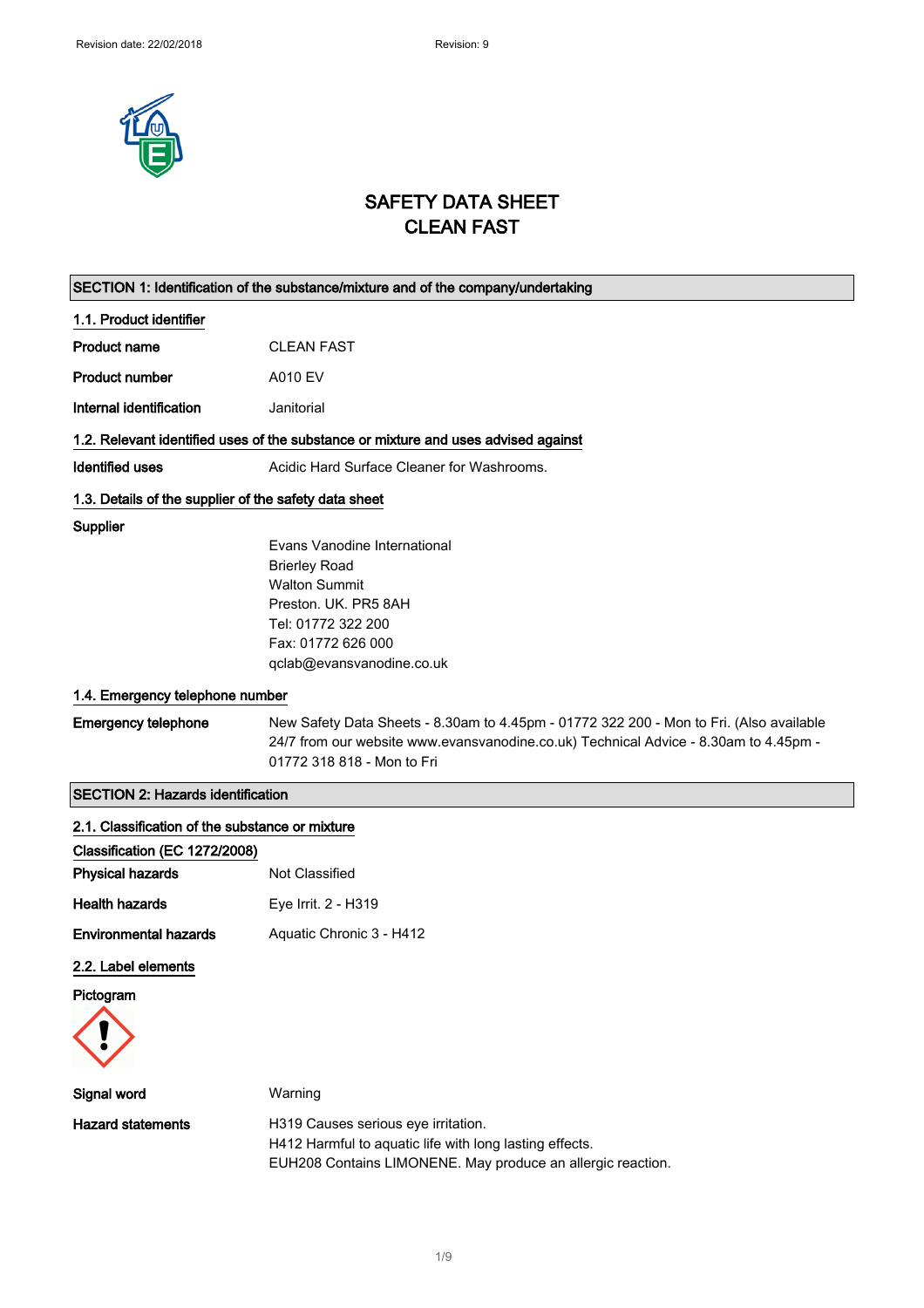| <b>Precautionary statements</b> | P102 Keep out of reach of children.<br>P280 Wear eye protection.<br>P301 IF SWALLOWED:<br>P313 Get medical advice/ attention.<br>P305+P351+P338 IF IN EYES: Rinse cautiously with water for several minutes. Remove<br>contact lenses, if present and easy to do. Continue rinsing.<br>P337+P313 If eye irritation persists: Get medical advice/attention.<br>P501 Dispose of contents/ container in accordance with local regulations. |
|---------------------------------|-----------------------------------------------------------------------------------------------------------------------------------------------------------------------------------------------------------------------------------------------------------------------------------------------------------------------------------------------------------------------------------------------------------------------------------------|
| Contains                        | ALCOHOL (C9-C11) ETHOXYLATE (6EO)                                                                                                                                                                                                                                                                                                                                                                                                       |

### 2.3. Other hazards

This product does not contain any substances classified as PBT or vPvB.

| <b>SECTION 3: Composition/information on ingredients</b> |                      |          |
|----------------------------------------------------------|----------------------|----------|
| 3.2. Mixtures                                            |                      |          |
| <b>CITRIC ACID</b>                                       |                      | $3 - 5%$ |
| CAS number: 77-92-9                                      | EC number: 201-069-1 |          |
| Classification                                           |                      |          |
| Eye Irrit. 2 - H319                                      |                      |          |
| ALCOHOL (C9-C11) ETHOXYLATE (6EO)                        |                      | $1 - 3%$ |
|                                                          |                      |          |
| CAS number: 68439-46-3                                   |                      |          |
| Alternative CAS No 68439-45-2                            |                      |          |
| Classification                                           |                      |          |
| Acute Tox. 4 - H302                                      |                      |          |
| Eye Dam. 1 - H318                                        |                      |          |
| 1-METHOXY-2-PROPANOL                                     |                      | $1 - 3%$ |
| CAS number: 107-98-2                                     | EC number: 203-539-1 |          |
|                                                          |                      |          |
| Classification                                           |                      |          |
| Flam. Liq. 3 - H226                                      |                      |          |
| STOT SE 3 - H336                                         |                      |          |
| 3-BUTOXYPROPAN-2-OL                                      |                      | $1 - 3%$ |
|                                                          |                      |          |
| CAS number: 5131-66-8                                    | EC number: 225-878-4 |          |
| Classification                                           |                      |          |
| Skin Irrit. 2 - H315                                     |                      |          |
| Eye Irrit. 2 - H319                                      |                      |          |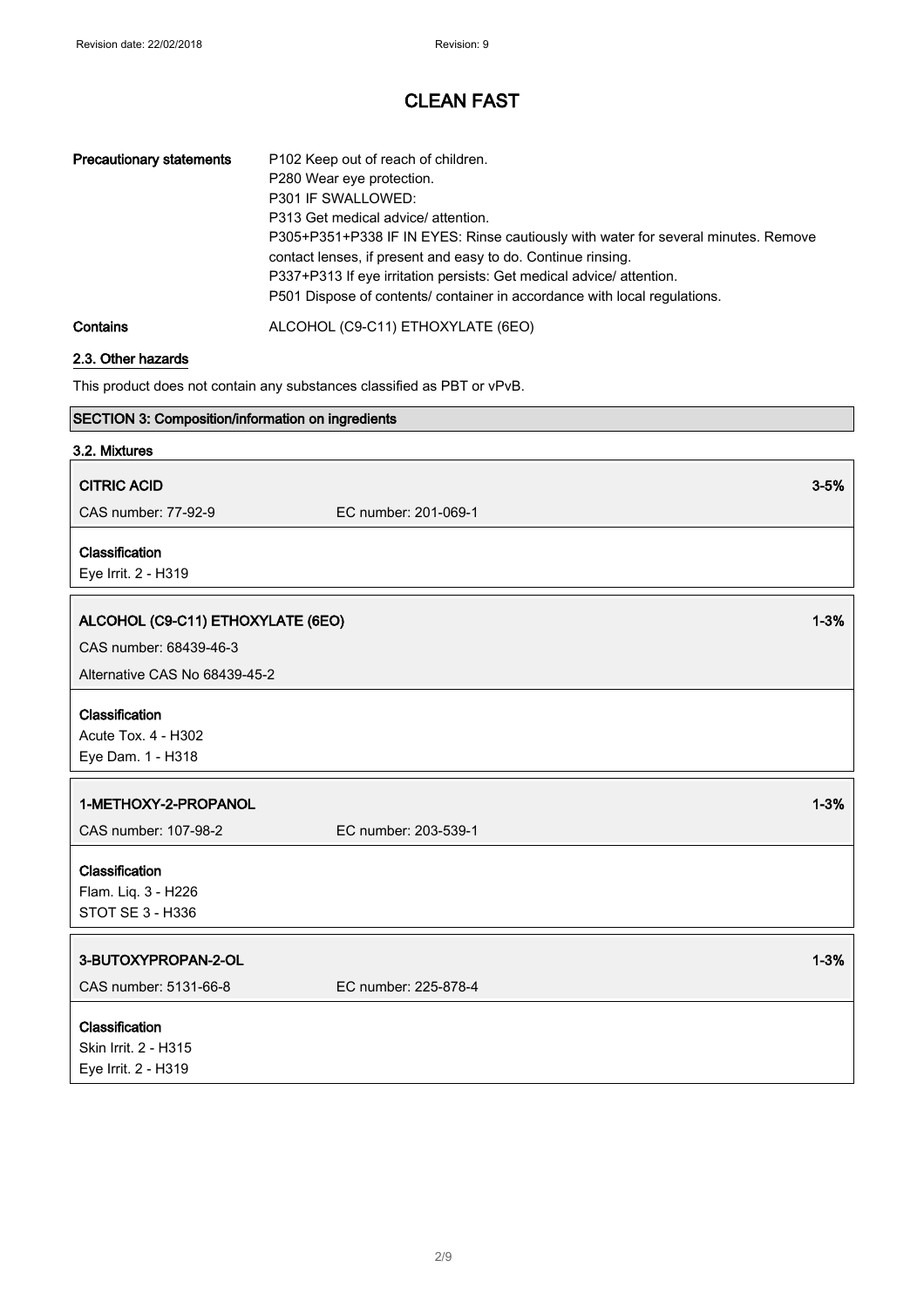r

# CLEAN FAST

| ALKYL DIMETHYLAMINE BETAINE                                                                                                                                  |                          | $0.1 - 1%$                                           |
|--------------------------------------------------------------------------------------------------------------------------------------------------------------|--------------------------|------------------------------------------------------|
| CAS number: 66455-29-6                                                                                                                                       | EC number: 266-368-1     |                                                      |
| Classification<br>Skin Corr. 1B - H314<br>Eye Dam. 1 - H318<br>Aquatic Chronic 3 - H412                                                                      |                          |                                                      |
| ALKYL (C12-16) DIMETHYL BENZYL AMMONIUM<br><b>CHLORIDE</b>                                                                                                   |                          | $0.1 - 1%$                                           |
| CAS number: 68424-85-1                                                                                                                                       | EC number: 270-325-2     |                                                      |
| M factor (Acute) = $10$                                                                                                                                      | M factor (Chronic) = $1$ |                                                      |
| Classification<br>Acute Tox. 4 - H302<br>Skin Corr. 1B - H314<br>Eye Dam. 1 - H318<br>Aquatic Acute 1 - H400<br>Aquatic Chronic 1 - H410                     |                          |                                                      |
| <b>LIMONENE</b><br>CAS number: 5989-27-5<br>M factor (Chronic) = $1$                                                                                         | EC number: 227-813-5     | $0.1 - 1%$                                           |
| Classification<br>Flam. Liq. 3 - H226<br>Skin Irrit. 2 - H315<br>Skin Sens. 1 - H317<br>Asp. Tox. 1 - H304<br>Aquatic Chronic 1 - H410                       |                          |                                                      |
| AMINES, N-C12-14 (EVENE NUMBERED)<br>ALKYLTRIMETHYLENEDI- REACTION PRODUCT WITH<br><b>CHLOROACETIC ACID</b>                                                  |                          | $0.1 - 1%$                                           |
| CAS number: -                                                                                                                                                | EC number: 941-419-7     | REACH registration number: 01-<br>2120050368-56-0000 |
| M factor (Acute) = $10$                                                                                                                                      | M factor (Chronic) = $1$ |                                                      |
| Classification<br>Acute Tox. 4 - H302<br>Skin Corr. 1B - H314<br>Eye Dam. 1 - H318<br>STOT RE 1 - H372<br>Aquatic Acute 1 - H400<br>Aquatic Chronic 1 - H410 |                          |                                                      |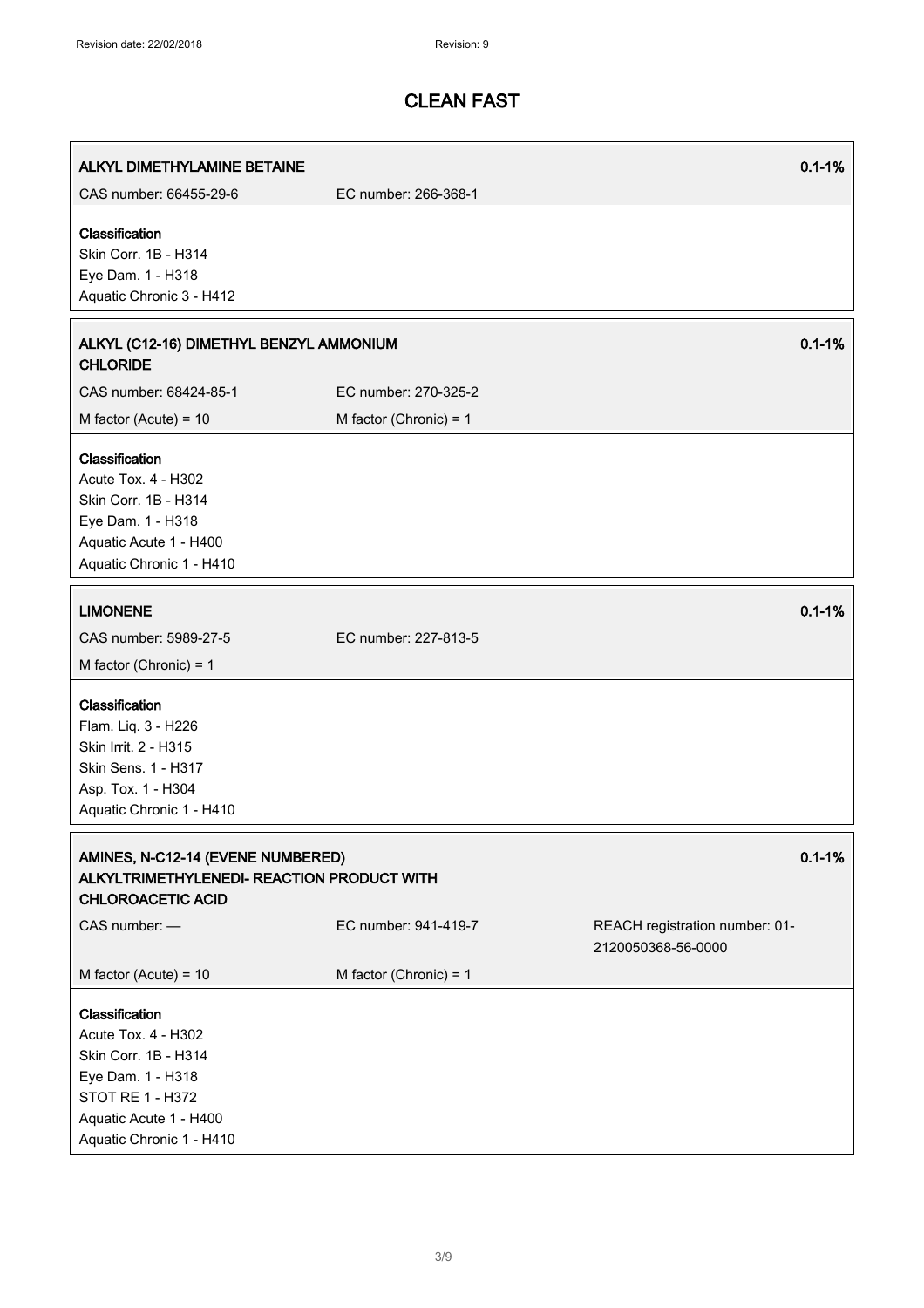### DIETHYLENE GLYCOL 0.1-1%

CAS number: 111-46-6 EC number: 203-872-2 REACH registration number: 01- 2119457857-21-0000

### Classification

Acute Tox. 4 - H302 STOT RE 2 - H373

The Full Text for all R-Phrases and Hazard Statements are Displayed in Section 16.

#### SECTION 4: First aid measures

#### 4.1. Description of first aid measures

| <b>Inhalation</b> | Unlikely route of exposure as the product does not contain volatile substances. If spray/mist<br>has been inhaled, proceed as follows. Move affected person to fresh air and keep warm and<br>at rest in a position comfortable for breathing. |
|-------------------|------------------------------------------------------------------------------------------------------------------------------------------------------------------------------------------------------------------------------------------------|
| Ingestion         | Do not induce vomiting. Give plenty of water to drink. Get medical attention if any discomfort<br>continues.                                                                                                                                   |
| Skin contact      | Wash with plenty of water.                                                                                                                                                                                                                     |
| Eye contact       | Rinse immediately with plenty of water. Remove any contact lenses and open eyelids wide<br>apart. Continue to rinse for at least 15 minutes. Get medical attention if any discomfort<br>continues.                                             |

#### 4.2. Most important symptoms and effects, both acute and delayed

| General information                                                             | The severity of the symptoms described will vary dependent on the concentration and the<br>length of exposure.                     |
|---------------------------------------------------------------------------------|------------------------------------------------------------------------------------------------------------------------------------|
| <b>Inhalation</b>                                                               | No specific symptoms known.                                                                                                        |
| Ingestion                                                                       | No specific symptoms known. But - May cause discomfort if swallowed.                                                               |
| <b>Skin contact</b>                                                             | No specific symptoms known. But prolonged or excessively repeated skin contact could lead<br>to removal of natural oils from skin. |
| Eye contact                                                                     | May cause temporary eye irritation. Prolonged contact may cause redness and/or tearing.                                            |
| 4.3. Indication of any immediate medical attention and special treatment needed |                                                                                                                                    |

Notes for the doctor Treat symptomatically.

# 5.1. Extinguishing media

SECTION 5: Firefighting measures

Suitable extinguishing media The product is not flammable. Use fire-extinguishing media suitable for the surrounding fire.

### 5.2. Special hazards arising from the substance or mixture

Specific hazards Thermal decomposition or combustion products may include the following substances: Irritating gases or vapours.

#### 5.3. Advice for firefighters

Special protective equipment for firefighters Wear positive-pressure self-contained breathing apparatus (SCBA) and appropriate protective clothing.

### SECTION 6: Accidental release measures

6.1. Personal precautions, protective equipment and emergency procedures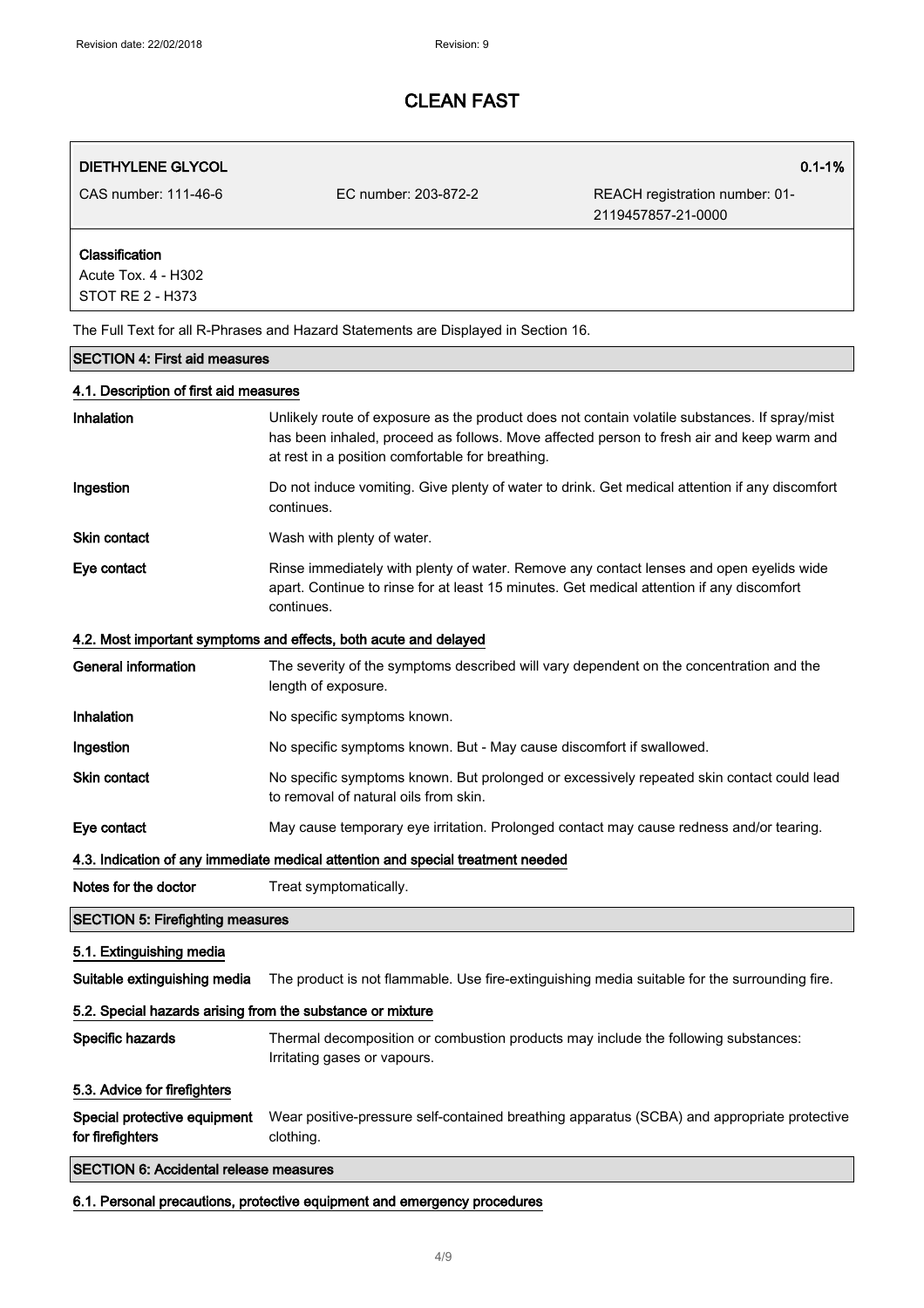| <b>Personal precautions</b>                                       | Wear eye and face protection. For personal protection, see Section 8.                                                                                                                                                                        |  |  |
|-------------------------------------------------------------------|----------------------------------------------------------------------------------------------------------------------------------------------------------------------------------------------------------------------------------------------|--|--|
|                                                                   | 6.2. Environmental precautions                                                                                                                                                                                                               |  |  |
| <b>Environmental precautions</b>                                  | Spillages or uncontrolled discharges into watercourses must be reported immediately to the<br>Environmental Agency or other appropriate regulatory body.                                                                                     |  |  |
| 6.3. Methods and material for containment and cleaning up         |                                                                                                                                                                                                                                              |  |  |
| Methods for cleaning up                                           | Small Spillages: Flush away spillage with plenty of water. Large Spillages: Contain and<br>absorb spillage with sand, earth or other non-combustible material. Collect and place in<br>suitable waste disposal containers and seal securely. |  |  |
| 6.4. Reference to other sections                                  |                                                                                                                                                                                                                                              |  |  |
| Reference to other sections                                       | For personal protection, see Section 8.                                                                                                                                                                                                      |  |  |
| <b>SECTION 7: Handling and storage</b>                            |                                                                                                                                                                                                                                              |  |  |
| 7.1. Precautions for safe handling                                |                                                                                                                                                                                                                                              |  |  |
| Usage precautions                                                 | Wear eye protection.                                                                                                                                                                                                                         |  |  |
| 7.2. Conditions for safe storage, including any incompatibilities |                                                                                                                                                                                                                                              |  |  |
| <b>Storage precautions</b>                                        | Keep only in the original container in a cool, well-ventilated place. Store away from the<br>following materials: Oxidising materials.                                                                                                       |  |  |
| 7.3. Specific end use(s)                                          |                                                                                                                                                                                                                                              |  |  |
| Specific end use(s)                                               | The identified uses for this product are detailed in Section 1.2.                                                                                                                                                                            |  |  |
| Usage description                                                 | See Product Information Sheet & Label for detailed use of this product.                                                                                                                                                                      |  |  |

### SECTION 8: Exposure Controls/personal protection

### 8.1. Control parameters

### Occupational exposure limits 1-METHOXY-2-PROPANOL

Long-term exposure limit (8-hour TWA): WEL 100 ppm 375 mg/m<sup>3</sup> Short-term exposure limit (15-minute): WEL 150 ppm 560 mg/m<sup>3</sup> Sk

### DIETHYLENE GLYCOL

Long-term exposure limit (8-hour TWA): WEL 23 ppm 101 mg/m<sup>3</sup> Short-term exposure limit (15-minute): WEL WEL = Workplace Exposure Limit Sk = Can be absorbed through the skin.

#### 8.2. Exposure controls

#### Protective equipment



| Appropriate engineering<br>controls | Not relevant.                                                                                                                |
|-------------------------------------|------------------------------------------------------------------------------------------------------------------------------|
| Eye/face protection                 | Wear eye protection.                                                                                                         |
| <b>Hand protection</b>              | No specific hand protection noted, but protection for the skin is advisable to prevent removal<br>of natural oils from skin. |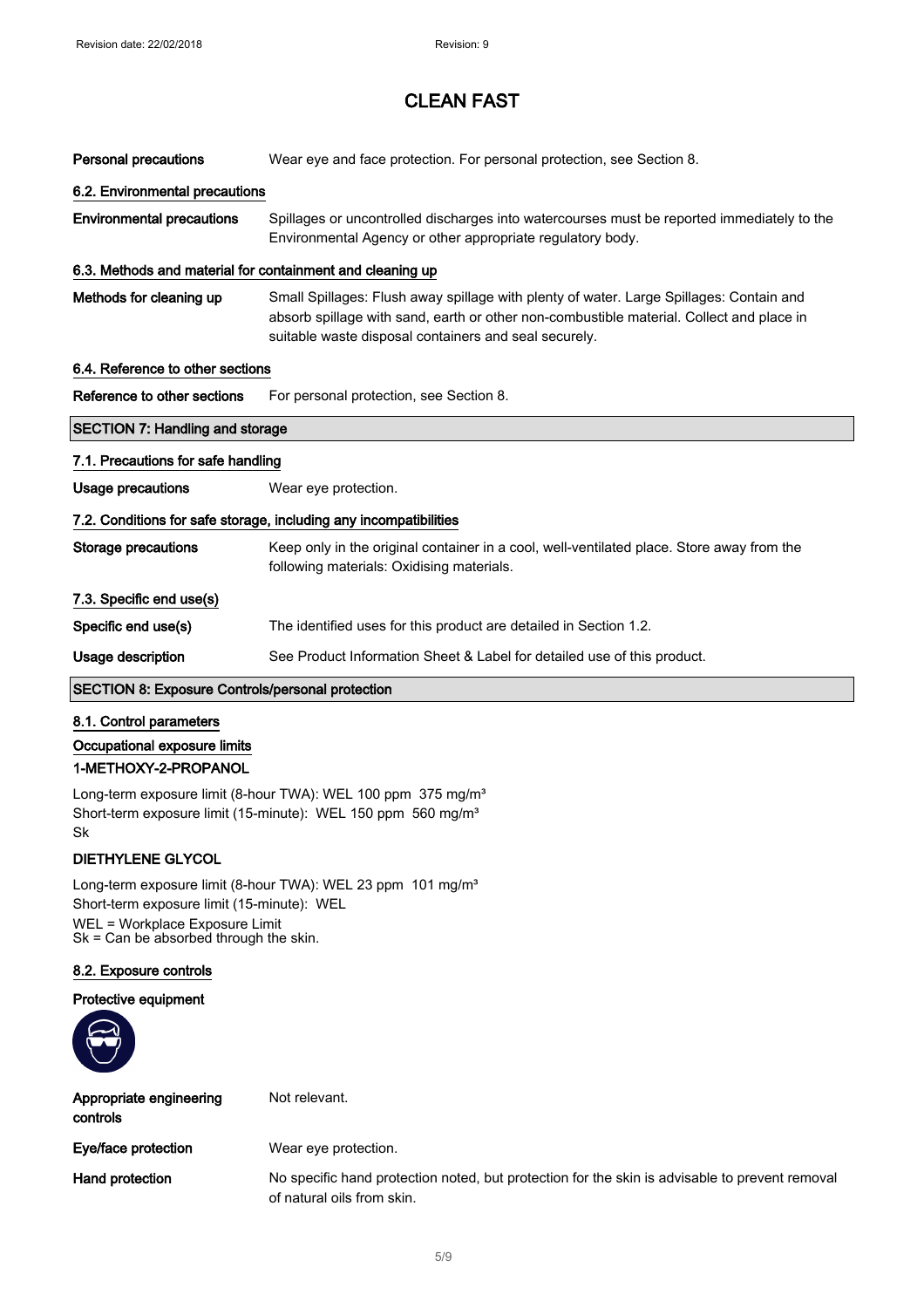| Other skin and body<br>protection                          | None required.                                                                                                                                                                                |  |
|------------------------------------------------------------|-----------------------------------------------------------------------------------------------------------------------------------------------------------------------------------------------|--|
| <b>Respiratory protection</b>                              | Respiratory protection not required.                                                                                                                                                          |  |
| <b>SECTION 9: Physical and Chemical Properties</b>         |                                                                                                                                                                                               |  |
| 9.1. Information on basic physical and chemical properties |                                                                                                                                                                                               |  |
| Appearance                                                 | Liquid.                                                                                                                                                                                       |  |
| Colour                                                     | Clear. Colourless.                                                                                                                                                                            |  |
| Odour                                                      | Citrus.                                                                                                                                                                                       |  |
| рH                                                         | pH (concentrated solution): 2.30                                                                                                                                                              |  |
| <b>Melting point</b>                                       | $-1^{\circ}$ C                                                                                                                                                                                |  |
| Initial boiling point and range                            | 101°C @ 760 mm Hg                                                                                                                                                                             |  |
| Flash point                                                | Boils without flashing.                                                                                                                                                                       |  |
| <b>Relative density</b>                                    | 1.017 @ 20°C                                                                                                                                                                                  |  |
| Solubility(ies)                                            | Soluble in water.                                                                                                                                                                             |  |
| 9.2. Other information                                     |                                                                                                                                                                                               |  |
| Other information                                          | None.                                                                                                                                                                                         |  |
| <b>SECTION 10: Stability and reactivity</b>                |                                                                                                                                                                                               |  |
| 10.1. Reactivity                                           |                                                                                                                                                                                               |  |
| Reactivity                                                 | There are no known reactivity hazards associated with this product.                                                                                                                           |  |
| 10.2. Chemical stability                                   |                                                                                                                                                                                               |  |
| <b>Stability</b>                                           | No particular stability concerns.                                                                                                                                                             |  |
| 10.3. Possibility of hazardous reactions                   |                                                                                                                                                                                               |  |
| Possibility of hazardous<br>reactions                      | See sections 10.1, 10.4 & 10.5                                                                                                                                                                |  |
| 10.4. Conditions to avoid                                  |                                                                                                                                                                                               |  |
| <b>Conditions to avoid</b>                                 | There are no known conditions that are likely to result in a hazardous situation.                                                                                                             |  |
| 10.5. Incompatible materials                               |                                                                                                                                                                                               |  |
| Materials to avoid                                         | No specific material or group of materials is likely to react with the product to produce a<br>hazardous situation.                                                                           |  |
| 10.6. Hazardous decomposition products                     |                                                                                                                                                                                               |  |
| Hazardous decomposition<br>products                        | No known hazardous decomposition products.                                                                                                                                                    |  |
| <b>SECTION 11: Toxicological information</b>               |                                                                                                                                                                                               |  |
| 11.1. Information on toxicological effects                 |                                                                                                                                                                                               |  |
| <b>Toxicological effects</b>                               | We have not carried out any animal testing for this product. Any ATE figures quoted below are<br>from Toxicity Classifications that have been carried out using ATE (Acute Toxicity Estimate) |  |

Calculation Method using LD50 or ATE figures provided by the Raw Material Manufacturer.

Other health effects Low oral toxicity, but ingestion may cause irritation of the gastro-intestinal tract.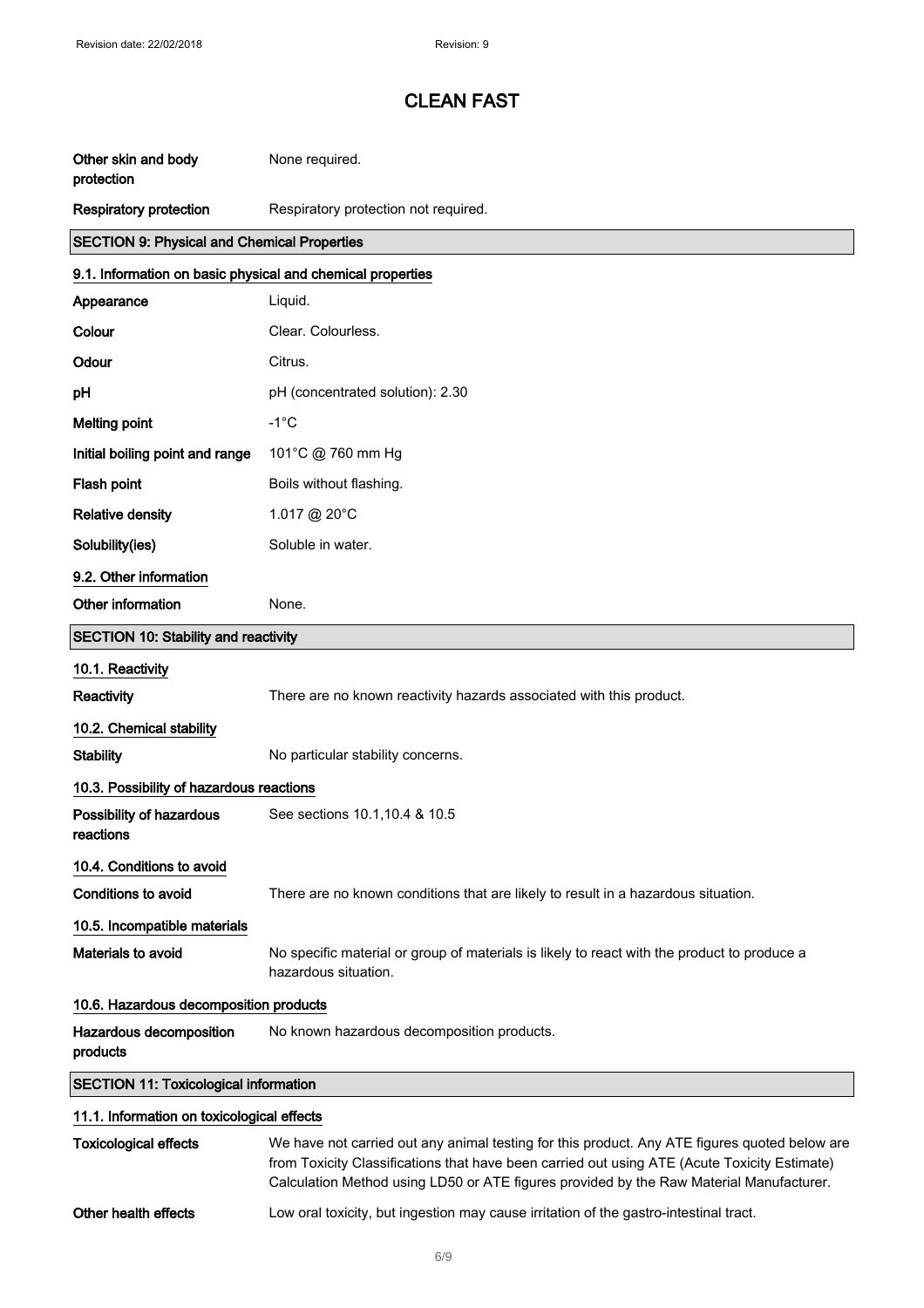| Acute toxicity - oral                                                                                |                                                                                                                                                                                                                                                                                  |  |
|------------------------------------------------------------------------------------------------------|----------------------------------------------------------------------------------------------------------------------------------------------------------------------------------------------------------------------------------------------------------------------------------|--|
| Notes (oral LD <sub>50</sub> )                                                                       | Based on available data the classification criteria are not met.                                                                                                                                                                                                                 |  |
| ATE oral (mg/kg)                                                                                     | 33,898.31                                                                                                                                                                                                                                                                        |  |
| <b>SECTION 12: Ecological Information</b>                                                            |                                                                                                                                                                                                                                                                                  |  |
| Ecotoxicity                                                                                          | Harmful to aquatic life with long lasting effects.                                                                                                                                                                                                                               |  |
| 12.1. Toxicity                                                                                       |                                                                                                                                                                                                                                                                                  |  |
| <b>Toxicity</b>                                                                                      | We have not carried out any Aquatic testing, therefore we have no Aquatic Toxicity Data<br>specifically for this product. The Aquatic Toxicity Data, where provided by the raw material<br>manufacturer for ingredients with aquatic toxicity, can be made available on request. |  |
| 12.2. Persistence and degradability                                                                  |                                                                                                                                                                                                                                                                                  |  |
|                                                                                                      | Persistence and degradability The surfactant(s) contained in this product complies(comply) with the biodegradability criteria<br>as laid down in Regulation (EC) No. 648/2004 on detergents.                                                                                     |  |
| 12.3. Bioaccumulative potential                                                                      |                                                                                                                                                                                                                                                                                  |  |
| <b>Bioaccumulative potential</b>                                                                     | The product does not contain any substances expected to be bioaccumulating.                                                                                                                                                                                                      |  |
| 12.4. Mobility in soil                                                                               |                                                                                                                                                                                                                                                                                  |  |
| <b>Mobility</b>                                                                                      | Not known.                                                                                                                                                                                                                                                                       |  |
| 12.5. Results of PBT and vPvB assessment                                                             |                                                                                                                                                                                                                                                                                  |  |
| Results of PBT and vPvB<br>assessment                                                                | This product does not contain any substances classified as PBT or vPvB.                                                                                                                                                                                                          |  |
| 12.6. Other adverse effects                                                                          |                                                                                                                                                                                                                                                                                  |  |
| Other adverse effects                                                                                | Not known.                                                                                                                                                                                                                                                                       |  |
| <b>SECTION 13: Disposal considerations</b>                                                           |                                                                                                                                                                                                                                                                                  |  |
| 13.1. Waste treatment methods                                                                        |                                                                                                                                                                                                                                                                                  |  |
| <b>Disposal methods</b>                                                                              | Discharge used solutions to drain. Small amounts (less than 5 Litres) of unwanted product<br>may be flushed with water to sewer. Larger volumes must be sent for disposal by approved<br>waste contractor. Rinse out empty container with water and consign to normal waste.     |  |
| <b>SECTION 14: Transport information</b>                                                             |                                                                                                                                                                                                                                                                                  |  |
| General                                                                                              | Not classified for Transport.                                                                                                                                                                                                                                                    |  |
| 14.1. UN number                                                                                      |                                                                                                                                                                                                                                                                                  |  |
| 14.2. UN proper shipping name                                                                        |                                                                                                                                                                                                                                                                                  |  |
| 14.3. Transport hazard class(es)                                                                     |                                                                                                                                                                                                                                                                                  |  |
| 14.4. Packing group                                                                                  |                                                                                                                                                                                                                                                                                  |  |
| 14.5. Environmental hazards                                                                          |                                                                                                                                                                                                                                                                                  |  |
| 14.6. Special precautions for user                                                                   |                                                                                                                                                                                                                                                                                  |  |
| 14.7. Transport in bulk according to Annex II of MARPOL and the IBC Code                             |                                                                                                                                                                                                                                                                                  |  |
| <b>SECTION 15: Regulatory information</b>                                                            |                                                                                                                                                                                                                                                                                  |  |
| 15.1. Safety, health and environmental regulations/legislation specific for the substance or mixture |                                                                                                                                                                                                                                                                                  |  |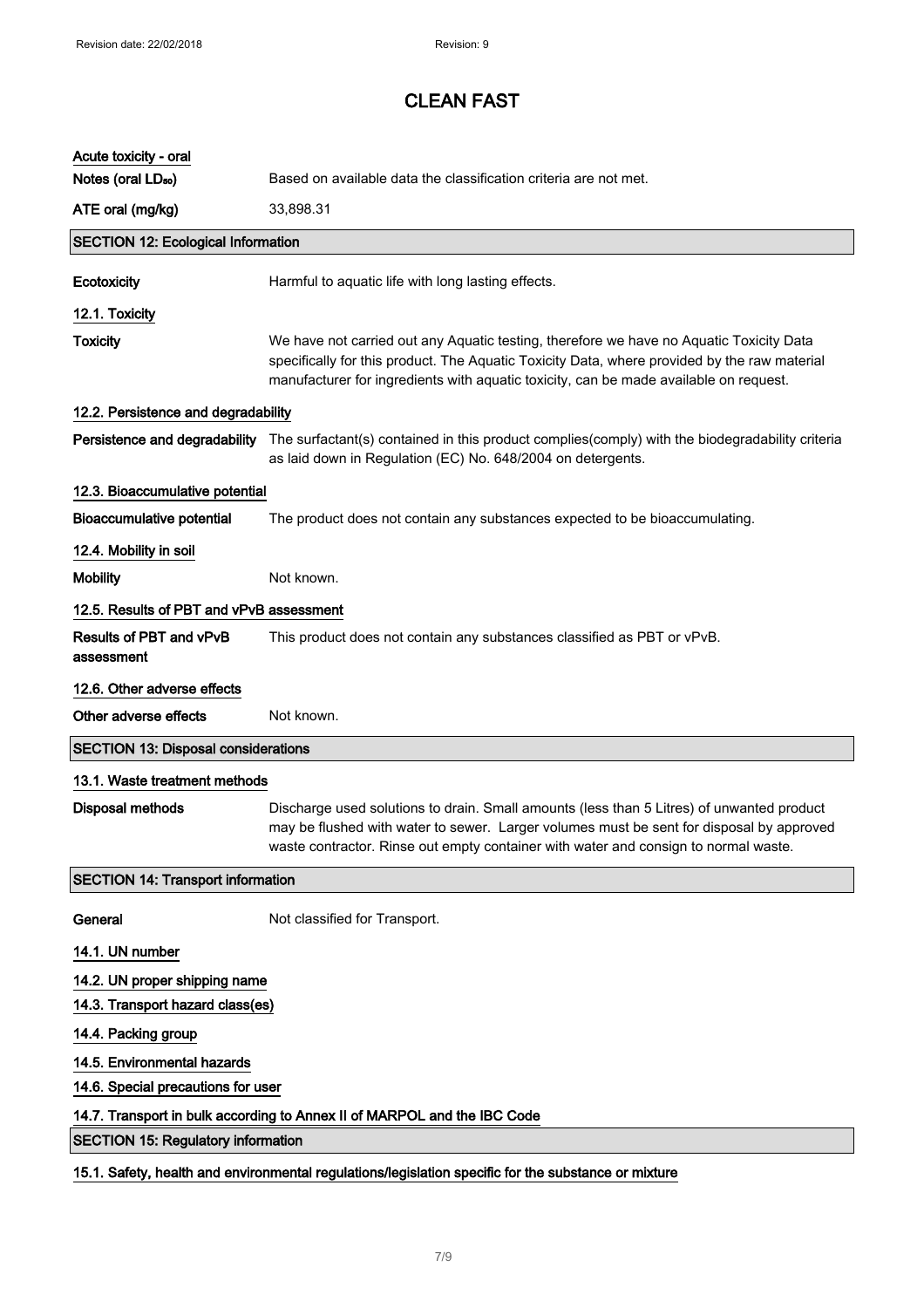| EU legislation | Safety Data Sheet prepared in accordance with REACH Commission Regulation (EU) No        |
|----------------|------------------------------------------------------------------------------------------|
|                | 2015/830 (which amends Regulation (EC) No 453/2010 & 1907/2006).                         |
|                | The product is as classified under GHS/CLP- Regulation (EC) No 1272/2008 classification, |
|                | labelling & packaging of substances & mixtures.                                          |
|                | Ingredients are listed with classification under GHS/CLP - Regulation (EC) No 1272/2008  |
|                | classification, labelling & packaging of substances & mixtures.                          |
|                |                                                                                          |

#### 15.2. Chemical safety assessment

No chemical safety assessment has been carried out as not applicable as this product is a mixture.

| <b>SECTION 16: Other information</b>                                          |                                                                                                                                                                                                                                                                                                                                                                                                                                                                  |
|-------------------------------------------------------------------------------|------------------------------------------------------------------------------------------------------------------------------------------------------------------------------------------------------------------------------------------------------------------------------------------------------------------------------------------------------------------------------------------------------------------------------------------------------------------|
| Abbreviations and acronyms<br>used in the safety data sheet                   | PBT: Persistent, Bioaccumulative and Toxic substance.<br>vPvB: Very Persistent and Very Bioaccumulative.<br>ATE: Acute Toxicity Estimate.<br>REACH: Registration, Evaluation, Authorisation and Restriction of Chemicals Regulation<br>(EC) No 1907/2006.<br>GHS: Globally Harmonized System.                                                                                                                                                                    |
| <b>Classification abbreviations</b><br>and acronyms                           | Acute Tox. = Acute toxicity<br>Aquatic Acute = Hazardous to the aquatic environment (acute)<br>Aquatic Chronic = Hazardous to the aquatic environment (chronic)<br>Asp. Tox. = Aspiration hazard<br>Eye Dam. = Serious eye damage<br>Eye Irrit. = Eye irritation<br>Flam. Liq. = Flammable liquid<br>Skin Corr. = Skin corrosion<br>Skin Irrit. = Skin irritation<br>Skin Sens. = Skin sensitisation<br>STOT SE = Specific target organ toxicity-single exposure |
| Key literature references and<br>sources for data                             | Material Safety Data Sheet, Miscellaneous manufacturers. CLP Class - Table 3.1 List of<br>harmonised classification and labeling of hazardous substances. ECHA - C&L Inventory<br>database.                                                                                                                                                                                                                                                                      |
| <b>Classification procedures</b><br>according to Regulation (EC)<br>1272/2008 | Calculation Method.                                                                                                                                                                                                                                                                                                                                                                                                                                              |
| <b>Revision comments</b>                                                      | Addition of Environmental Statement(s) due to change in M-Factor of a Raw Material. &<br>Safety Data Sheet amended in accordance with REACH Commission Regulation (EU) No<br>2015/830 amendment. (Changes to Sections 2,3,15&16)                                                                                                                                                                                                                                 |
| <b>Revision date</b>                                                          | 22/02/2018                                                                                                                                                                                                                                                                                                                                                                                                                                                       |
| <b>Revision</b>                                                               | 9                                                                                                                                                                                                                                                                                                                                                                                                                                                                |
| <b>SDS</b> status                                                             | The Hazard Statements listed below in this Section No 16 relate to the Raw Materials<br>(Ingredients) in the Product (as listed in Section 3) and NOT the product itself. For the Hazard<br>Statements relating to this Product see Section 2.                                                                                                                                                                                                                   |